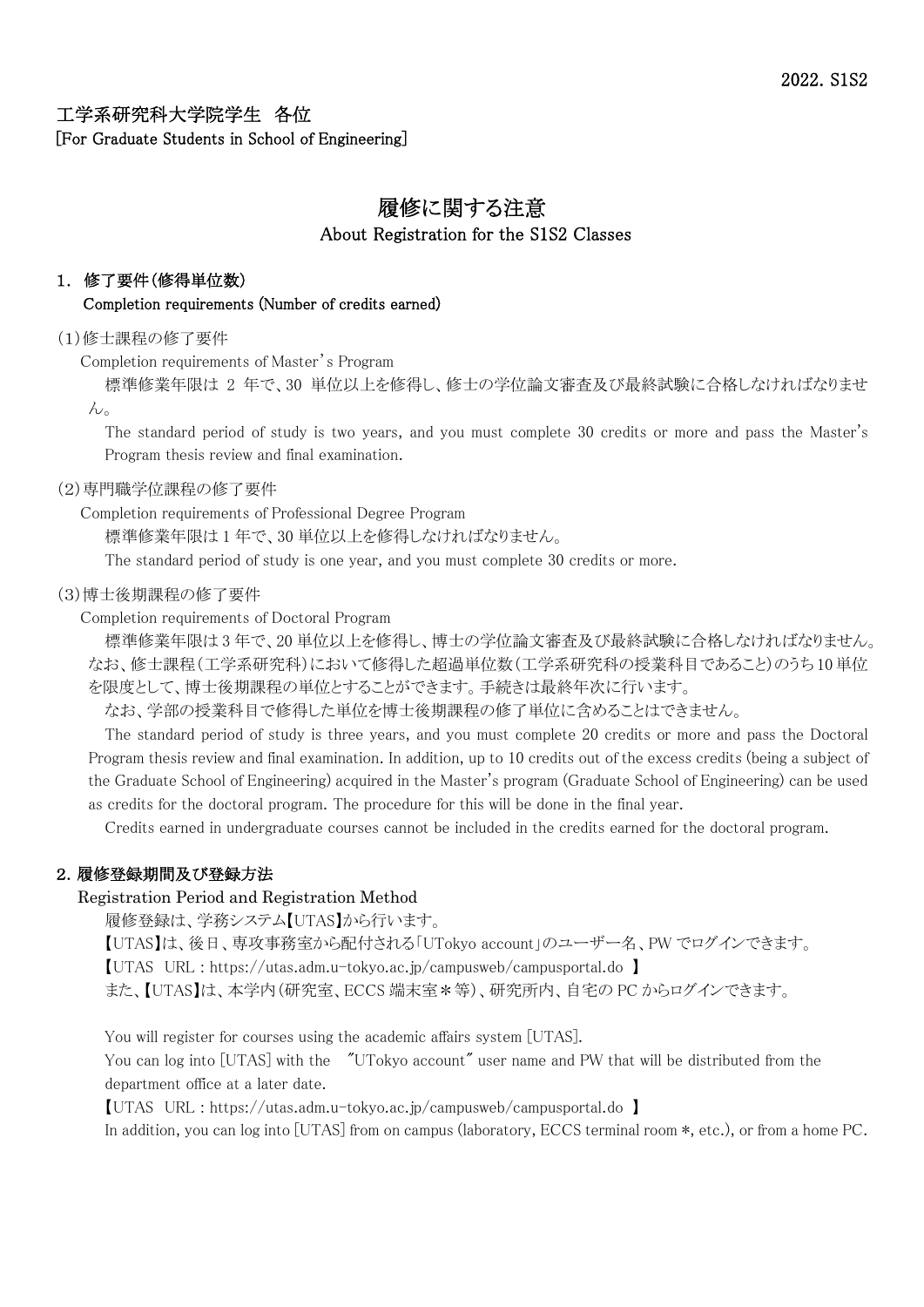# WEB 履修登録期間(S1S2・通年科目) 2022年4月5日(火)~4月12日(火)

●Web Registration Period for the S1S2 / One-Year Classes is

from Tuesday, April 5 to Tuesday, April 12

٦

I

# WEB 履修登録修正期間(S1S2・通年科目) 2022年4月13日(水)~4月19日(火)

●Web Modification Period for Web Registration for the S1S2 / One-Year Classes

is from Wednesday, April 13 to Tuesday, April 19.

| 科<br>別<br>種<br>目                                                                                                                                                                                                                                                                                                                                                                                                                                                                                                                                                                                                                                                                                                                                                                                                                                                                                                                                                                                                                                                                                                                      | 履修申告手続方法等                                                                                                                                                                                                                                                                                                             | 手続書類交付場所及び提出先                                                                                                                                                                                                                          |
|---------------------------------------------------------------------------------------------------------------------------------------------------------------------------------------------------------------------------------------------------------------------------------------------------------------------------------------------------------------------------------------------------------------------------------------------------------------------------------------------------------------------------------------------------------------------------------------------------------------------------------------------------------------------------------------------------------------------------------------------------------------------------------------------------------------------------------------------------------------------------------------------------------------------------------------------------------------------------------------------------------------------------------------------------------------------------------------------------------------------------------------|-----------------------------------------------------------------------------------------------------------------------------------------------------------------------------------------------------------------------------------------------------------------------------------------------------------------------|----------------------------------------------------------------------------------------------------------------------------------------------------------------------------------------------------------------------------------------|
| 工学系研究科開講科目<br>Courses offered at the Graduate School of Engineering                                                                                                                                                                                                                                                                                                                                                                                                                                                                                                                                                                                                                                                                                                                                                                                                                                                                                                                                                                                                                                                                   | Web からの入力*<br>Input from the Web *                                                                                                                                                                                                                                                                                    | 工学系研究科 HP>学務システ<br>$\triangle$ [UTAS]<br>Graduate School of Engineering<br>HP> Academic Affairs System<br>[UTAS]<br>$(\text{https://utas.addm.u-tokyo.ac.jp})$<br>/campusweb/campusportal.do)                                          |
| 他研究科開講科目<br>Courses offered by other graduate schools                                                                                                                                                                                                                                                                                                                                                                                                                                                                                                                                                                                                                                                                                                                                                                                                                                                                                                                                                                                                                                                                                 | Web からの入力*<br>Input from the Web *                                                                                                                                                                                                                                                                                    |                                                                                                                                                                                                                                        |
| 他学部開講科目<br>Courses offered by other faculties                                                                                                                                                                                                                                                                                                                                                                                                                                                                                                                                                                                                                                                                                                                                                                                                                                                                                                                                                                                                                                                                                         | Web からの入力*<br>Input from the Web *                                                                                                                                                                                                                                                                                    |                                                                                                                                                                                                                                        |
| (工学系:全専攻(修士課程・博士後期課程))<br>東京工業大学大学院及び国際連合大学サステイナビリティ<br>高等研究所の開講科目<br>(注)詳細は大学院チーム窓口で確認すること。<br>(Engineering: All majors (Master's program / Doctoral<br>program)<br>Courses offered by Tokyo Institute of Technology Graduate<br>School and United Nations University Institute for the<br>Advanced Study of Sustainability<br>Note: For details, please inquire at the Graduate School<br>Team Counter.<br>(工学系:社基·都市所属学生のみ対象)<br>埼玉大学大学院(理工学研究科のうち博士前期課程環境<br>システム工学系専攻、博士後期課程理工学専攻環境科<br>学・社会基盤コースの開講科目)<br>(Engineering: Only for students belonging to the department<br>of Urban Engineering)<br>Saitama University Graduate School (Graduate School of<br>Science and Engineering, Master's Degree Program in<br>Environmental Systems Engineering, Doctoral Program in<br>Science and Engineering, Environmental Science and<br>Infrastructure Engineering Course)<br>(工学系:社基所属学生のみ対象)<br>政策研究大学院大学(政策研究科政策専攻の開講科目)<br>(Engineering: Only for students belonging to the department<br>of Civil Engineering)<br>National Graduate Institute for Policy Studies (Course of<br>Policy Major, Graduate School of Policy Studies) | 他大学単位互換授業科<br>目履修願(所定様式)<br>*演習·実験科目は履修不<br>可<br>*修士·博士後期課程を通じ<br>て15単位まで履修可<br>Application for courses<br>compatible with other<br>universities<br>(prescribed form)<br>* Exercise / experimental<br>subjects cannot be taken<br>* Up to 15 credits can be<br>taken through the<br>Master's and Doctoral<br>programs | 工学系·情報理工学系等事務部<br>学務課大学院チーム窓口<br>(工学部8号館1階)<br>Engineering / Information<br>Science / Engineering<br>Department<br>Academic Affairs Division<br>Graduate School Team Counter<br>(Faculty of Engineering Building)<br>No. 8, 1st floor) |

\* 入力がうまくいかない場合には、学務課大学院チームに照会願います。

\* If you are having trouble registering your information, please contact the Graduate School Team of the Academic Affairs Division.